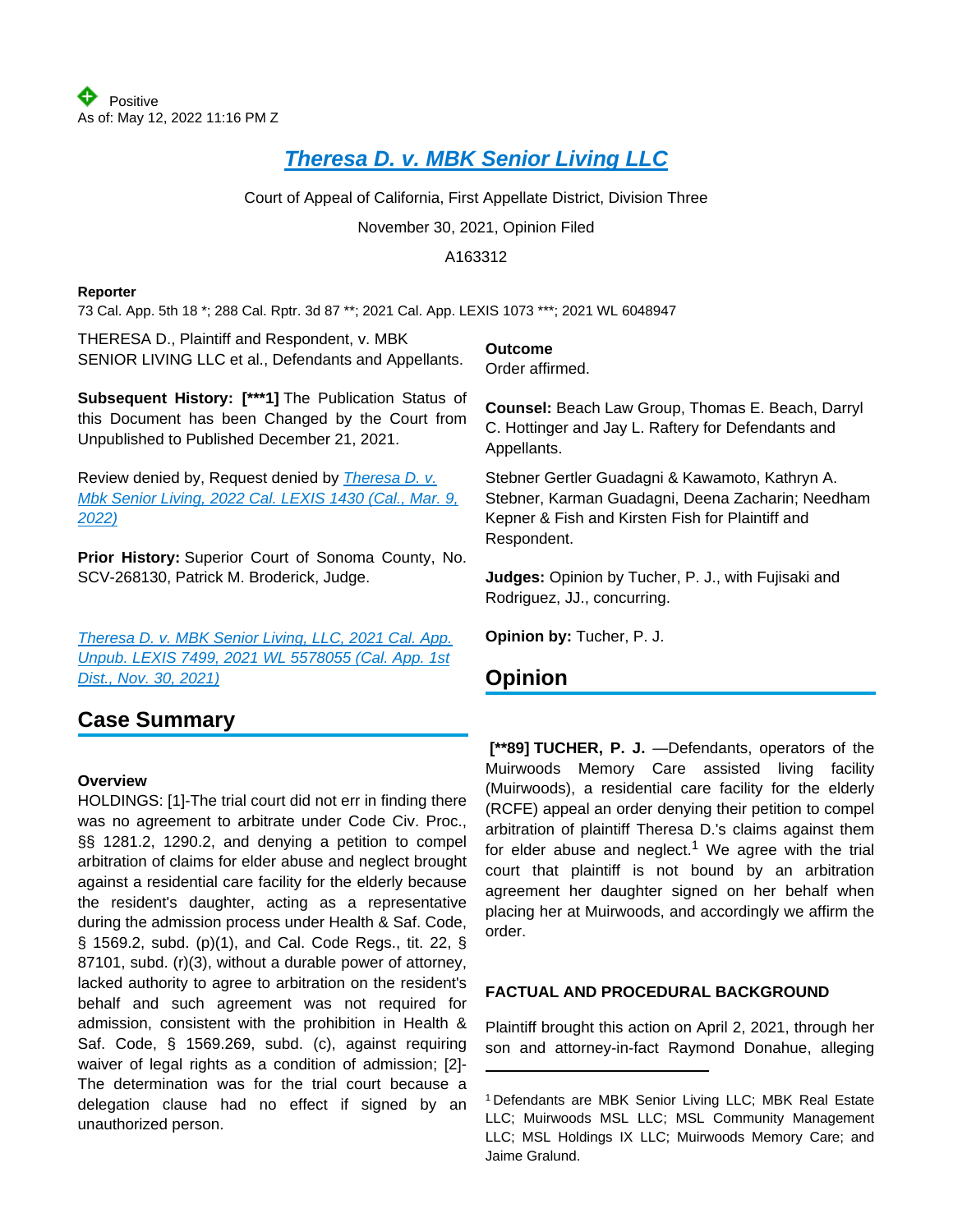that plaintiff was a resident at Muirwoods from July 12, 2020, through **[\*\*\*2]** March 20, 2021, that all adult residents of Muirwoods were dependent adults or elders, that defendants knew she suffered from dementia and was at risk of falls, that they failed to provide adequate care and supervision, and that as a result she suffered four falls at Muirwoods, the fourth fall resulting in a fractured hip and deteriorating health; she became bedbound, she suffered emotional distress, and her **[\*23]** need for care and assistance increased. The complaint also alleges she was left in unsanitary conditions and infected with scabies while at Muirwoods.

Defendants moved to compel arbitration of the dispute, asserting that plaintiff's daughter Kellie Tennier, as her authorized representative, signed an arbitration agreement pursuant to her authority to make health care decisions for plaintiff when assisting in her placement at Muirwoods. The arbitration provision required binding arbitration of "any and all claims and disputes arising from or related to this Agreement or to your residency, care or services at the Community," with the exception of claims involving "unlawful detainer proceedings (eviction) or any claims that can be brought in small claims court," and it included a delegation **[\*\*\*3]** clause providing that an arbitrator would decide whether a claim or dispute must be arbitrated under the arbitration clause. The arbitration was to be conducted by Judicial Arbitration and Mediation Services (JAMS). The clause specified that the agreement to arbitrate could be withdrawn within 30 **[\*\*90]** days and that "agreeing to arbitration is not a condition of admission to the Community."

In support of their motion, defendants provided the declaration of Jaime Gralund, the former executive director of Muirwoods, who stated Tennier had identified herself as plaintiff's authorized representative with authority to make the health care decisions required for admission and to execute the residence and services agreement, including the arbitration agreement. According to Gralund, "I discussed with Ms. Tennier … that signing the Arbitration Agreement was not required for admission to the facility." Defendants also provided a document entitled physician orders for life-sustaining treatment, dated July 1, 2020, signed by Tennier as "Legally Recognized Decisionmaker," and JAMS's "Comprehensive Arbitration Rules & Procedures," which provide that the arbitrator will determine "[j]urisdictional **[\*\*\*4]** and arbitrability disputes, including disputes over the formation, existence, validity, interpretation, or scope of the agreement under which

Arbitration is sought, and who are proper Parties to the Arbitration."

In opposition to the motion to compel arbitration, plaintiff argued the arbitration provision was unenforceable because she did not sign it and Tennier had neither actual nor ostensible authority to do so on her behalf, and because it was unconscionable. She submitted evidence that Donahue rather than Tennier had a general power of attorney to act on her behalf, and plaintiff's counsel declared that Tennier had been neither appointed as plaintiff's agent under an advance health care directive nor appointed as plaintiff's conservator.

The trial court denied the motion to compel arbitration, ruling that Tennier was not plaintiff's agent for purposes of binding her to arbitration. Defendants have appealed from this order.

 **[\*24]** 

#### **DISCUSSION**

#### I. General Legal Principles

**(1)** In California, "'[g]eneral principles of contract law determine whether the parties have entered a binding agreement to arbitrate."" (Pinnacle Museum Tower Assn. v. Pinnacle Market Development (US), LLC [\(2012\) 55 Cal.4th 223, 236 \[145 Cal. Rptr. 3d 514, 282](https://plus.lexis.com/api/document?collection=cases&id=urn:contentItem:56BV-F1N1-F04B-P4MP-00000-00&context=1530671)  [P.3d 1217\]](https://plus.lexis.com/api/document?collection=cases&id=urn:contentItem:56BV-F1N1-F04B-P4MP-00000-00&context=1530671).) Although public policy favors arbitration, that policy "'"'does not extend to those who **[\*\*\*5]** are not parties to an arbitration agreement.""" (*Espejo v.* [Southern California Permanente Medical Group \(2016\)](https://plus.lexis.com/api/document?collection=cases&id=urn:contentItem:5JKN-PDF1-F04B-N195-00000-00&context=1530671)  [246 Cal.App.4th 1047, 1057 \[201 Cal. Rptr. 3d 318\]](https://plus.lexis.com/api/document?collection=cases&id=urn:contentItem:5JKN-PDF1-F04B-N195-00000-00&context=1530671)  [\(Espejo\)](https://plus.lexis.com/api/document?collection=cases&id=urn:contentItem:5JKN-PDF1-F04B-N195-00000-00&context=1530671).)

**(2)** We review an order denying a motion to compel arbitration for abuse of discretion unless the matter presents a pure question of law, in which case our review is de novo. (Espejo, supra, 246 Cal.App.4th at pp. 1056-1057.) To the extent the court's decision is based on disputed facts, we review the decision for substantial evidence. (NORCAL Mutual Ins. Co. v. [Newton \(2000\) 84 Cal.App.4th 64, 71 \[100 Cal. Rptr. 2d](https://plus.lexis.com/api/document?collection=cases&id=urn:contentItem:41CY-JSP0-0039-4081-00000-00&context=1530671)  [683\]](https://plus.lexis.com/api/document?collection=cases&id=urn:contentItem:41CY-JSP0-0039-4081-00000-00&context=1530671).) There is no dispute as to the operative facts here, and our review is accordingly de novo.

**(3)** When a party has filed a petition to compel arbitration, the trial court must determine in a summary proceeding whether an "agreement to arbitrate the controversy exists." ([Code Civ. Proc., §§ 1281.2](https://plus.lexis.com/api/document?collection=statutes-legislation&id=urn:contentItem:8S77-WG12-8T6X-73TH-00000-00&context=1530671), [1290.2](https://plus.lexis.com/api/document?collection=statutes-legislation&id=urn:contentItem:5J6R-DBF1-66B9-80W2-00000-00&context=1530671); [Rosenthal v. Great Western Fin. Securities](https://plus.lexis.com/api/document?collection=cases&id=urn:contentItem:3RJN-2750-0039-431H-00000-00&context=1530671)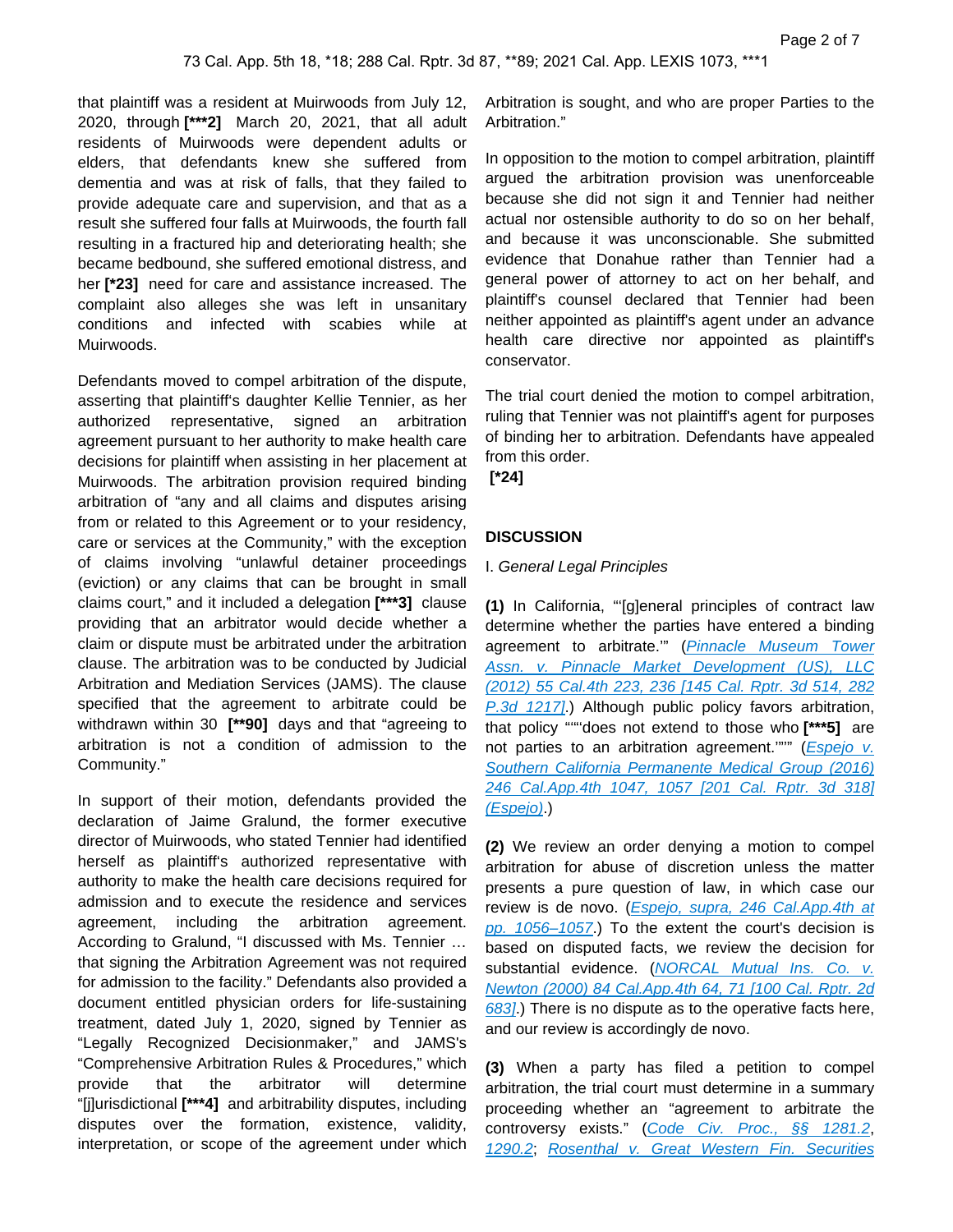[Corp. \(1996\) 14 Cal.4th 394, 412–413 \[58 Cal. Rptr. 2d](https://plus.lexis.com/api/document?collection=cases&id=urn:contentItem:3RJN-2750-0039-431H-00000-00&context=1530671)  [875, 926 P.2d 1061\]](https://plus.lexis.com/api/document?collection=cases&id=urn:contentItem:3RJN-2750-0039-431H-00000-00&context=1530671).) In that proceeding, "[b]ecause the existence of the agreement is a statutory prerequisite to granting the petition, the petitioner bears the burden of proving its existence by a preponderance of the evidence." ([Rosenthal, at p. 413](https://plus.lexis.com/api/document?collection=cases&id=urn:contentItem:3RJN-2750-0039-431H-00000-00&context=1530671); **[\*\*91]** accord, [Engalla](https://plus.lexis.com/api/document?collection=cases&id=urn:contentItem:3RJN-38N0-0039-43TW-00000-00&context=1530671)  [v. Permanente Medical Group, Inc. \(1997\) 15 Cal.4th](https://plus.lexis.com/api/document?collection=cases&id=urn:contentItem:3RJN-38N0-0039-43TW-00000-00&context=1530671)  [951, 972 \[64 Cal. Rptr. 2d 843, 938 P.2d 903\]](https://plus.lexis.com/api/document?collection=cases&id=urn:contentItem:3RJN-38N0-0039-43TW-00000-00&context=1530671).)

**(4)** When parties have agreed to arbitration, challenges to the validity of the underlying contract are for the arbitrator to decide, but challenges to the validity of the arbitration clause itself are generally for the court. ([Nielsen Contracting, Inc. v. Applied Underwriters, Inc.](https://plus.lexis.com/api/document?collection=cases&id=urn:contentItem:5S7N-JP51-F04B-N08N-00000-00&context=1530671)  [\(2018\) 22 Cal.App.5th 1096, 1107–1108 \[232 Cal. Rptr.](https://plus.lexis.com/api/document?collection=cases&id=urn:contentItem:5S7N-JP51-F04B-N08N-00000-00&context=1530671)  [3d 282\]](https://plus.lexis.com/api/document?collection=cases&id=urn:contentItem:5S7N-JP51-F04B-N08N-00000-00&context=1530671) ([Nielsen Contracting](https://plus.lexis.com/api/document?collection=cases&id=urn:contentItem:5S7N-JP51-F04B-N08N-00000-00&context=1530671)).) There is an exception, however, when "the parties have clearly and unmistakably agreed to delegate questions regarding the validity of **[\*\*\*6]** the arbitration clause to the arbitrator." ([Id. at p. 1108](https://plus.lexis.com/api/document?collection=cases&id=urn:contentItem:5S7N-JP51-F04B-N08N-00000-00&context=1530671); accord, Aanderud v. Superior [Court \(2017\) 13 Cal.App.5th 880, 891–892 \[221 Cal.](https://plus.lexis.com/api/document?collection=cases&id=urn:contentItem:5P3S-V611-F04B-N0MM-00000-00&context=1530671)  [Rptr. 3d 225\] \(Aanderud\)](https://plus.lexis.com/api/document?collection=cases&id=urn:contentItem:5P3S-V611-F04B-N0MM-00000-00&context=1530671) [noting "clear and unmistakable evidence that the parties intended to arbitrate arbitrability"].) In such a case, a delegation clause will generally be enforced. ([Nielsen Contracting,](https://plus.lexis.com/api/document?collection=cases&id=urn:contentItem:5S7N-JP51-F04B-N08N-00000-00&context=1530671)  [at p. 1108](https://plus.lexis.com/api/document?collection=cases&id=urn:contentItem:5S7N-JP51-F04B-N08N-00000-00&context=1530671).)

 **[\*25]** 

### II. Who Decides Whether an Arbitration Agreement Exists?

The fundamental issue in this case is whether an agreement between plaintiff and defendants to arbitrate controversies arising out of her care at Muirwoods was ever formed—that is, whether such an agreement exists. Because plaintiff did not sign the agreement personally, the answer to that question turns on whether Tennier had authority to agree to arbitration on her behalf. Defendants urge us to treat this threshold issue as one for the arbitrator, rather than for the court, under the delegation provision, which states, "You agree that an arbitrator will decide any question about whether a claim or dispute must be arbitrated under this arbitration clause," and under the rules of JAMS.

**(5)** We first note that defendants acknowledge that the trial court was authorized to make a preliminary finding as to the existence of an arbitration agreement, determining whether there was a written agreement and whether it was signed **[\*\*\*7]** on behalf of plaintiff. Indeed, they would be hard pressed not to do so in light of the well-established rule that "a trial court has no power to order parties to arbitrate a dispute that they did

not agree to arbitrate." (Bouton v. USAA Casualty Ins. [Co. \(2008\) 43 Cal.4th 1190, 1202 \[78 Cal. Rptr. 3d 519,](https://plus.lexis.com/api/document?collection=cases&id=urn:contentItem:4SPX-CY00-TX4N-G1FF-00000-00&context=1530671)  [186 P.3d 1\]](https://plus.lexis.com/api/document?collection=cases&id=urn:contentItem:4SPX-CY00-TX4N-G1FF-00000-00&context=1530671).) But, defendants contend, questions regarding the scope of Tennier's ability to bind plaintiff to arbitration fall outside this rule and are for the arbitrator, not for the court, to decide.

As authority, defendants rely upon Rent-A-Center, [West, Inc. v. Jackson \(2010\) 561 U.S. 63 \[177 L. Ed. 2d](https://plus.lexis.com/api/document?collection=cases&id=urn:contentItem:7YS1-THJ0-YB0V-9006-00000-00&context=1530671)  [403, 130 S. Ct. 2772\] \(Rent-A-Center\)](https://plus.lexis.com/api/document?collection=cases&id=urn:contentItem:7YS1-THJ0-YB0V-9006-00000-00&context=1530671). The issue there was whether, under the Federal Arbitration Act (9 U.S.C.  $\S$  1 et seq.), a court could decide the unconscionability of an arbitration agreement where the agreement explicitly assigned that question to the arbitrator. ([Rent-A-Center, at p. 65](https://plus.lexis.com/api/document?collection=cases&id=urn:contentItem:7YS1-THJ0-YB0V-9006-00000-00&context=1530671).) The agreement there, between the plaintiff and his employer, granted the arbitrator "'exclusive authority to resolve any dispute relating to the interpretation, applicability, enforceability or formation of this Agreement including, but not limited to any claim that all or any part of this Agreement is void or voidable." ([Id. at p. 66](https://plus.lexis.com/api/document?collection=cases&id=urn:contentItem:7YS1-THJ0-YB0V-9006-00000-00&context=1530671).) In seeking to avoid arbitration of his employment discrimination action, the plaintiff argued the arbitration agreement as a whole was unconscionable, but he did not challenge the delegation provision in particular. **[\*\*\*8]** ([Id. at pp. 71–](https://plus.lexis.com/api/document?collection=cases&id=urn:contentItem:7YS1-THJ0-YB0V-9006-00000-00&context=1530671) [73](https://plus.lexis.com/api/document?collection=cases&id=urn:contentItem:7YS1-THJ0-YB0V-9006-00000-00&context=1530671).) The high court concluded the delegation provision was severable from the remainder of the arbitration agreement and, in **[\*\*92]** the absence of a direct challenge to that provision, the plaintiff must submit to the arbitrator the question of whether the arbitration agreement was unenforceable as unconscionable. (Id. [at pp. 72–76](https://plus.lexis.com/api/document?collection=cases&id=urn:contentItem:7YS1-THJ0-YB0V-9006-00000-00&context=1530671).) The court left open the possibility that, if the unconscionability challenge was to the delegation clause itself, the question would be one for the court rather than the arbitrator.  $(Id.$  at p. 74; see Gibbs  $v.$ Sequoia Capital **[\*26]** [Operations, LLC \(4th Cir. 2020\)](https://plus.lexis.com/api/document?collection=cases&id=urn:contentItem:60DD-YR51-JJSF-20BF-00000-00&context=1530671)  [966 F.3d 286, 291](https://plus.lexis.com/api/document?collection=cases&id=urn:contentItem:60DD-YR51-JJSF-20BF-00000-00&context=1530671) [under Rent-A-Center, court may consider enforceability of delegation clause where specific objection is raised]; Nielsen Contracting, supra, 22 Cal. App. 5th at pp. 1109-1114 [court properly ruled on enforceability of delegation clause where party raised specific challenge to it].)

**(6)** [Rent-A-Center](https://plus.lexis.com/api/document?collection=cases&id=urn:contentItem:7YS1-THJ0-YB0V-9006-00000-00&context=1530671) does not support defendants' position because it does not suggest that a party may be forced to submit to an arbitrator the existence, validity, or enforceability of an arbitration agreement if the party has not agreed to do so, either personally or through someone authorized to agree to arbitration on her behalf. Such a conclusion would fly in the face of the principle that arbitration agreements are governed by contract law and **[\*\*\*9]** construed to effectuate the intentions of the parties. (See Aanderud, supra, 13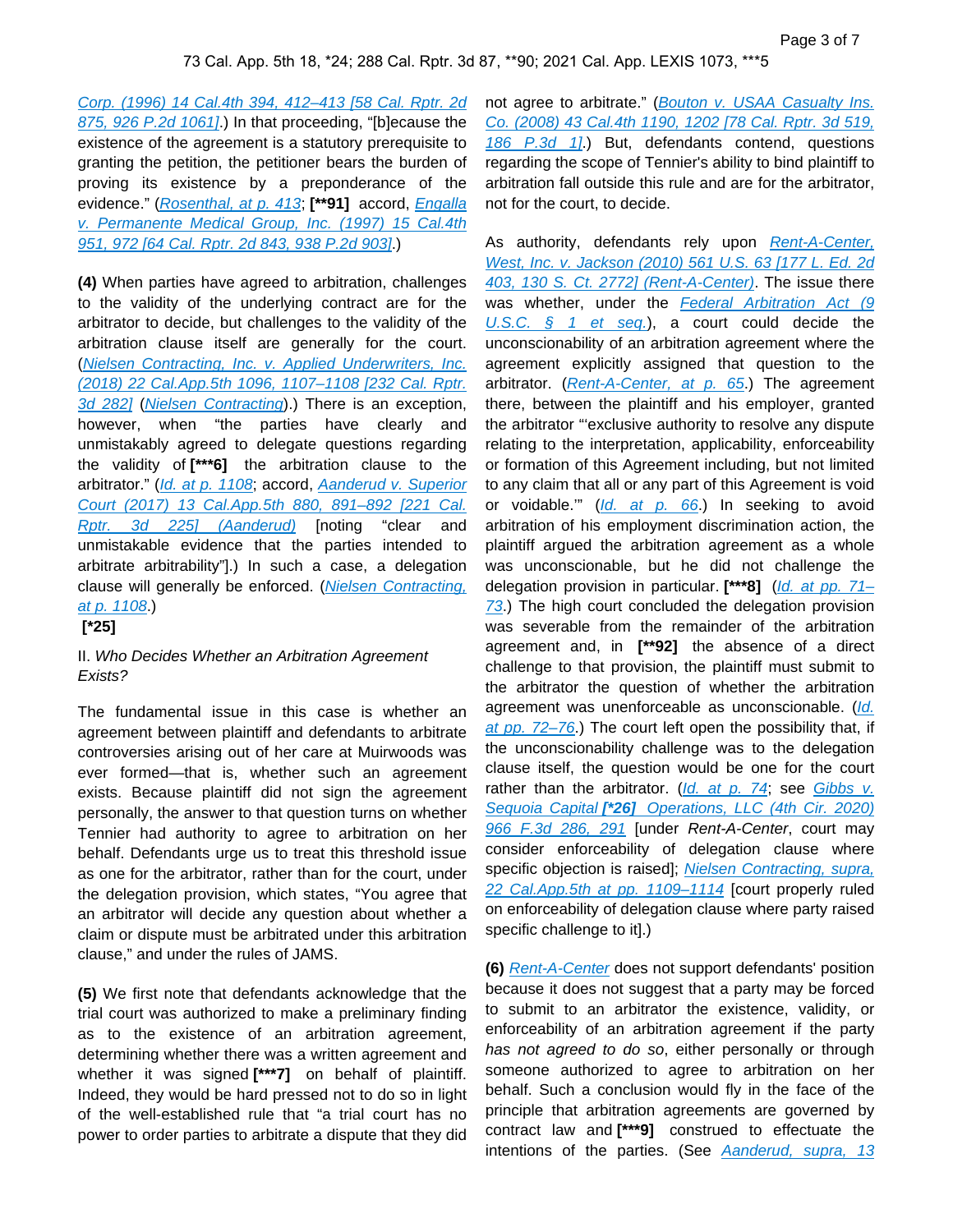[Cal.App.5th at p. 890](https://plus.lexis.com/api/document?collection=cases&id=urn:contentItem:5P3S-V611-F04B-N0MM-00000-00&context=1530671); see also [Rent-A-Center, supra,](https://plus.lexis.com/api/document?collection=cases&id=urn:contentItem:7YS1-THJ0-YB0V-9006-00000-00&context=1530671)  [561 U.S. at pp. 67–68](https://plus.lexis.com/api/document?collection=cases&id=urn:contentItem:7YS1-THJ0-YB0V-9006-00000-00&context=1530671).) There is no public policy in favor of forcing to arbitration a person who has not agreed to it  $(Aanderud, at p. 890)$  $(Aanderud, at p. 890)$  $(Aanderud, at p. 890)$ , a rule that should apply with particular force under the "heightened standard" that requires a "'clear and unmistakable'" delegation of authority to the arbitrator to decide questions of arbitrability ([id. at p. 892](https://plus.lexis.com/api/document?collection=cases&id=urn:contentItem:5P3S-V611-F04B-N0MM-00000-00&context=1530671)).

**(7)** Other cases on which defendants rely are no more helpful to their position. Dream Theater, Inc. v. Dream [Theater \(2004\) 124 Cal.App.4th 547, 551 \[21 Cal. Rptr.](https://plus.lexis.com/api/document?collection=cases&id=urn:contentItem:4DXC-G470-0039-4169-00000-00&context=1530671)  [3d 322\]](https://plus.lexis.com/api/document?collection=cases&id=urn:contentItem:4DXC-G470-0039-4169-00000-00&context=1530671), emphasized that "[t]he issue of who should decide arbitrability turns on what the parties agreed [to] in their contract." (Italics added.) Rodriguez v. American [Technologies, Inc. \(2006\) 136 Cal.App.4th 1110, 1122–](https://plus.lexis.com/api/document?collection=cases&id=urn:contentItem:4J90-RG50-0039-450C-00000-00&context=1530671) [1123 \[39 Cal. Rptr. 3d 437\]](https://plus.lexis.com/api/document?collection=cases&id=urn:contentItem:4J90-RG50-0039-450C-00000-00&context=1530671), held that an arbitrator should decide issues concerning the scope of an arbitration clause when "the parties clearly and unmistakably" so agreed. (Italics added.) And the high court explained in *Henry Schein, Inc. v. Archer & White* Sales, Inc. (2019) 586 U.S. 1202 L. Ed. 2d 480, 139 [S.Ct. 524\]](https://plus.lexis.com/api/document?collection=cases&id=urn:contentItem:5V50-0GF1-JP4G-61MX-00000-00&context=1530671), that "[w]hen the parties' contract delegates the arbitrability question to an arbitrator, a court may not override the contract, even if the court thinks that the argument that the [arbitration agreement applies to a particular dispute] is wholly groundless."  $(Id.$  at p. [139 S.Ct. at  $p.$  529], italics added.) Nothing in those cases suggests a person who has not entered into an arbitration agreement may be required to submit any threshold **[\*\*\*10]** issue to an arbitrator. (See [Benaroya](https://plus.lexis.com/api/document?collection=cases&id=urn:contentItem:5SBN-C4G1-F04B-N01H-00000-00&context=1530671)  [v. Willis \(2018\) 23 Cal.App.5th 462, 473 \[232 Cal. Rptr.](https://plus.lexis.com/api/document?collection=cases&id=urn:contentItem:5SBN-C4G1-F04B-N01H-00000-00&context=1530671)  [3d 808\]](https://plus.lexis.com/api/document?collection=cases&id=urn:contentItem:5SBN-C4G1-F04B-N01H-00000-00&context=1530671) [authorizing arbitrator to decide what issues are arbitrable does not "give the arbitrator the power to compel a nonsignatory to the agreement to become a party to the arbitration"].)

Again relying on [Rent-A-Center](https://plus.lexis.com/api/document?collection=cases&id=urn:contentItem:7YS1-THJ0-YB0V-9006-00000-00&context=1530671), defendants insist that the trial court should have delegated to the arbitrator the question of whether an arbitration agreement exists because plaintiff raised no specific challenge to the delegation clause separate from the arbitration clause as a whole. This contention **[\*27]** lacks merit. The question in [Rent-A-Center](https://plus.lexis.com/api/document?collection=cases&id=urn:contentItem:7YS1-THJ0-YB0V-9006-00000-00&context=1530671) was whether, where there was no claim that a delegation clause was unconscionable, the court **[\*\*93]** should enforce the clause and allow the arbitrator to determine whether the arbitration agreement as a whole was unconscionable. ([Rent-A-Center, supra, 561 U.S. at pp. 70–75](https://plus.lexis.com/api/document?collection=cases&id=urn:contentItem:7YS1-THJ0-YB0V-9006-00000-00&context=1530671).) But here, the question is simply whether plaintiff entered at all into the arbitration agreement of which the delegation clause is a part. In the absence of an agreement, made either directly by plaintiff or by one capable of binding

her to arbitration, there would be no basis to require plaintiff to submit any issue to the arbitrator.

We therefore conclude the initial determination of whether Tennier was authorized to agree to arbitration **[\*\*\*11]** on plaintiff's behalf is one for the court, not the arbitrator.

#### III. Authority To Bind Plaintiff to Arbitration

The trial court concluded Tennier did not have authority to bind plaintiff to arbitrate her disputes with defendants. Defendants argue this conclusion was error under the laws governing RCFE's.

**(8)** An RCFE is "a housing arrangement chosen voluntarily by persons 60 years of age or over, or their authorized representative, where varying levels and intensities of care and supervision, protective supervision, personal care, or health-related services are provided." (Health & Saf. Code, § 1569.2, subd. [\(p\)\(1\)](https://plus.lexis.com/api/document?collection=statutes-legislation&id=urn:contentItem:8MTV-4TR2-8T6X-72YP-00000-00&context=1530671); see [Cal. Code Regs., tit. 22, § 87101, subd.](https://plus.lexis.com/api/document?collection=administrative-codes&id=urn:contentItem:64VH-82Y1-JBM1-M0TS-00009-00&context=1530671)   $(r)(5)$ . The applicable regulations define "'[r]epresentive'" as "an individual who has authority to act on behalf of the resident; including but not limited to, a conservator, guardian, person authorized as agent in the resident's valid advance health care directive, the resident's spouse, registered domestic partner, or family member, a person designated by the resident, or other surrogate decisionmaker designated consistent with statutory and case law." (Cal. Code Regs., tit. 22, § [87101, subd. \(r\)\(3\)](https://plus.lexis.com/api/document?collection=administrative-codes&id=urn:contentItem:64VH-82Y1-JBM1-M0TS-00009-00&context=1530671), italics added.)

The question here is not whether Tennier, as plaintiff's daughter, had authority to place plaintiff in Muirwoods, and we will assume for purposes of **[\*\*\*12]** our analysis that she did. The question is whether in the course of so doing she also had authority to bind plaintiff to arbitration. A series of cases has considered whether and in what circumstances a family member has that power when placing an elderly relative in an RCFE or nursing home.

In a case defendants contend supports their position, [Garrison v. Superior Court \(2005\) 132 Cal.App.4th 253](https://plus.lexis.com/api/document?collection=cases&id=urn:contentItem:4H0C-JDD0-0039-41JS-00000-00&context=1530671)  [\[33 Cal. Rptr. 3d 350\] \(Garrison\)](https://plus.lexis.com/api/document?collection=cases&id=urn:contentItem:4H0C-JDD0-0039-41JS-00000-00&context=1530671) considered whether a decedent's daughter, the attorney in fact under durable powers of attorney for health care and for financial matters, was authorized to enter **[\*28]** into a binding arbitration agreement on her mother's behalf when admitting her to a facility the appellate court described as a residential care facility. ([Id. at pp. 256, 262](https://plus.lexis.com/api/document?collection=cases&id=urn:contentItem:4H0C-JDD0-0039-41JS-00000-00&context=1530671).) The reviewing court concluded the daughter had such authority based on her durable power of attorney for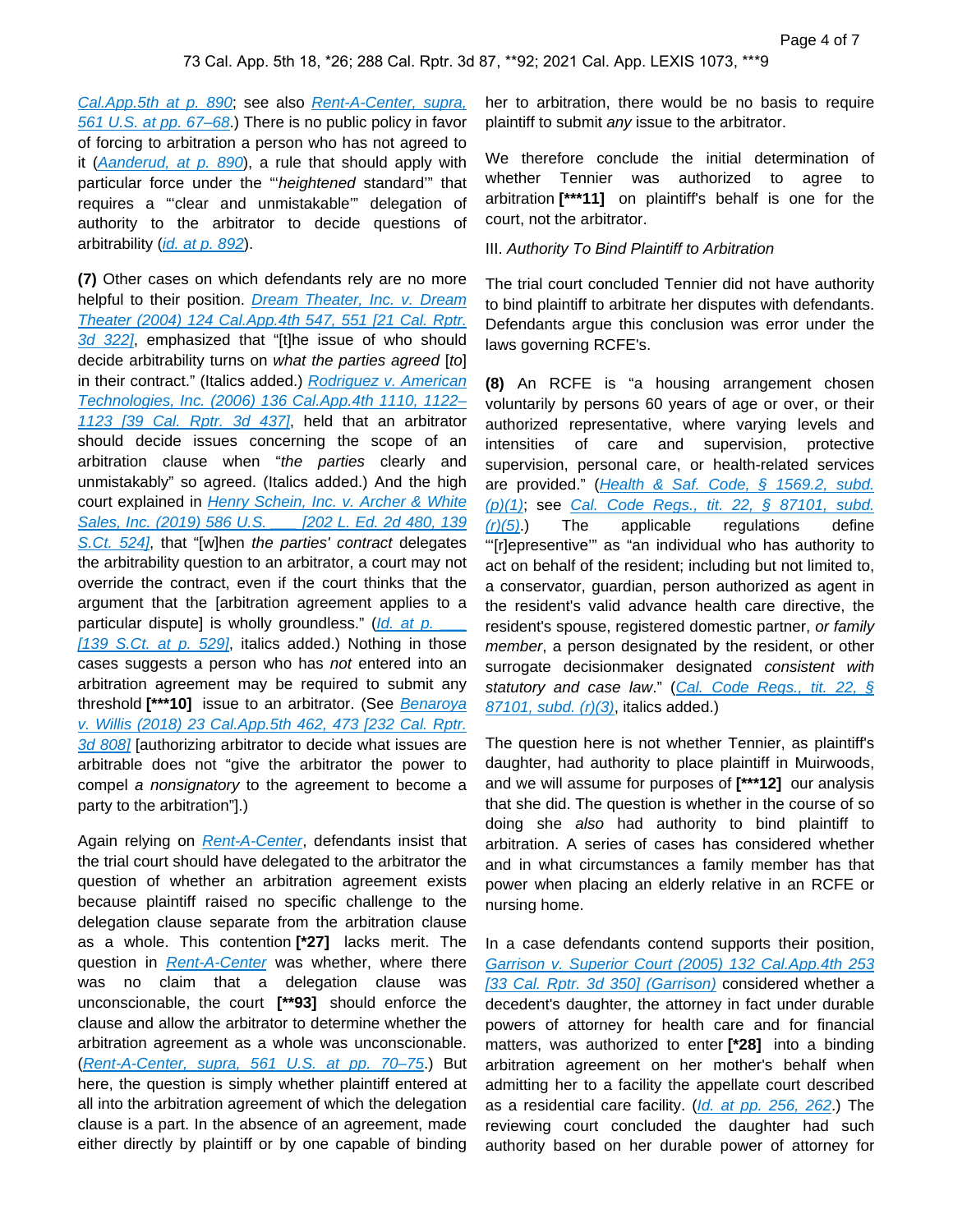health care, which authorized her to make "'all health care decisions'" and did not restrict her authority as agent to enter into an arbitration agreement on the mother's behalf. ([Id. at p. 265](https://plus.lexis.com/api/document?collection=cases&id=urn:contentItem:4H0C-JDD0-0039-41JS-00000-00&context=1530671).) As the [Garrison](https://plus.lexis.com/api/document?collection=cases&id=urn:contentItem:4H0C-JDD0-0039-41JS-00000-00&context=1530671) court viewed the matter, "[w]hether to admit an aging parent to a particular care facility is a health care decision," and "'an agent or other fiduciary who contracts for medical treatment on behalf of his beneficiary retains the authority **[\*\*\*13]** to enter into an agreement providing for arbitration of claims for medical malpractice.'" ([Id. at](https://plus.lexis.com/api/document?collection=cases&id=urn:contentItem:4H0C-JDD0-0039-41JS-00000-00&context=1530671)  [pp. 264, 266](https://plus.lexis.com/api/document?collection=cases&id=urn:contentItem:4H0C-JDD0-0039-41JS-00000-00&context=1530671).)

The court in Young v. Horizon West, Inc. (2013) 220 [Cal.App.4th 1122, 1129 \[163 Cal. Rptr. 3d 704\]](https://plus.lexis.com/api/document?collection=cases&id=urn:contentItem:59P7-VTB1-F04B-N0HY-00000-00&context=1530671) disagreed with **[Garrison](https://plus.lexis.com/api/document?collection=cases&id=urn:contentItem:4H0C-JDD0-0039-41JS-00000-00&context=1530671)** to the extent that case concluded the term **[\*\*94]** "'health care decisions' … encompasses the execution of arbitration agreements on behalf of the patient." But whatever the resolution of this question, *[Garrison](https://plus.lexis.com/api/document?collection=cases&id=urn:contentItem:4H0C-JDD0-0039-41JS-00000-00&context=1530671)* is easily distinguishable from the case before us because there is no indication Tennier had express authorization to make health care (or financial) decisions for plaintiff through a durable power of attorney or any other vehicle. Rather, it appears she acted solely in her capacity as a family member. The court in *[Garrison](https://plus.lexis.com/api/document?collection=cases&id=urn:contentItem:4H0C-JDD0-0039-41JS-00000-00&context=1530671)* considered this difference dispositive, expressly distinguishing two earlier cases, Pagarigan v. [Libby Center Care, Inc. \(2002\) 99 Cal.App.4th 298 \[120](https://plus.lexis.com/api/document?collection=cases&id=urn:contentItem:4621-SXG0-0039-42S3-00000-00&context=1530671)  [Cal. Rptr. 2d 892\] \(Pagarigan\)](https://plus.lexis.com/api/document?collection=cases&id=urn:contentItem:4621-SXG0-0039-42S3-00000-00&context=1530671) and Goliger v. AMS [Properties, Inc. \(2004\) 123 Cal.App.4th 374 \[19](https://plus.lexis.com/api/document?collection=cases&id=urn:contentItem:4DKV-MWW0-0039-429F-00000-00&context=1530671)  [Cal.Rptr.3d 819\] \(Goliger\)](https://plus.lexis.com/api/document?collection=cases&id=urn:contentItem:4DKV-MWW0-0039-429F-00000-00&context=1530671) on the ground that in neither case did the adult child who secured medical care for an aged parent act pursuant to a durable power of attorney. ([Garrison, supra, 132 Cal.App.4th at pp. 264–265](https://plus.lexis.com/api/document?collection=cases&id=urn:contentItem:4H0C-JDD0-0039-41JS-00000-00&context=1530671).)

The [Pagarigan](https://plus.lexis.com/api/document?collection=cases&id=urn:contentItem:4621-SXG0-0039-42S3-00000-00&context=1530671) court concluded the status of two adult children of the deceased as next of kin did not authorize them to bind her to an arbitration agreement. ([Pagarigan, supra, 99 Cal.App.4th at p. 302](https://plus.lexis.com/api/document?collection=cases&id=urn:contentItem:4621-SXG0-0039-42S3-00000-00&context=1530671).) The court noted that the children had authority as next of kin to make medical decisions for the patient at the request of the treating physician (see Health & Saf. Code, § 1418.8), but concluded **[\*\*\*14]** that authority did not "translate[] into authority to sign an arbitration agreement on the patient's behalf at the request of the nursing home." (*[Pagarigan, at p. 302](https://plus.lexis.com/api/document?collection=cases&id=urn:contentItem:4621-SXG0-0039-42S3-00000-00&context=1530671)*.) The court also rejected the argument that since the next of kin had authority to sign the admission agreement on her behalf (Cal. Code Regs., tit. 22,  $\S$  72527, subd. (c)) they had implicit authority to sign an arbitration agreement, concluding that if the Legislature and the State Department of Health Care Services had wanted to confer that authority on the next of kin, "they knew how to say so." (*Pagarigan, at pp. 302-303*.)

#### **[\*29]**

[Pagarigan](https://plus.lexis.com/api/document?collection=cases&id=urn:contentItem:4621-SXG0-0039-42S3-00000-00&context=1530671) was followed by [Goliger](https://plus.lexis.com/api/document?collection=cases&id=urn:contentItem:4DKV-MWW0-0039-429F-00000-00&context=1530671), which concluded that a daughter whom the mother allowed to make medical decisions for her did not have authority to bind her to an arbitration agreement. (Goliger, supra, 123 Cal.App.4th at pp. 376-377; see Hogan v. Country Villa [Health Services \(2007\) 148 Cal.App.4th 259, 268 \[55](https://plus.lexis.com/api/document?collection=cases&id=urn:contentItem:4N5F-J720-0039-40KP-00000-00&context=1530671)  [Cal. Rptr. 3d 450\]](https://plus.lexis.com/api/document?collection=cases&id=urn:contentItem:4N5F-J720-0039-40KP-00000-00&context=1530671) [noting "critical" distinction between [Garrison](https://plus.lexis.com/api/document?collection=cases&id=urn:contentItem:4H0C-JDD0-0039-41JS-00000-00&context=1530671), where child admitting parent to facility had health care power of attorney, and [Pagarigan](https://plus.lexis.com/api/document?collection=cases&id=urn:contentItem:4621-SXG0-0039-42S3-00000-00&context=1530671) and [Goliger](https://plus.lexis.com/api/document?collection=cases&id=urn:contentItem:4DKV-MWW0-0039-429F-00000-00&context=1530671), where they did not]; see also Gordon v. Atria [Management Co., LCC \(2021\) 70 Cal.App.5th 1020,](https://plus.lexis.com/api/document?collection=cases&id=urn:contentItem:63Y5-47G1-JSC5-M4S8-00000-00&context=1530671)  [1026–1027, 1030 \[285 Cal.Rptr.3d 787\]](https://plus.lexis.com/api/document?collection=cases&id=urn:contentItem:63Y5-47G1-JSC5-M4S8-00000-00&context=1530671) [durable power of attorney authorized son to enter into arbitration agreement].)

Defendants seek to distinguish [Pagarigan](https://plus.lexis.com/api/document?collection=cases&id=urn:contentItem:4621-SXG0-0039-42S3-00000-00&context=1530671) and [Goliger](https://plus.lexis.com/api/document?collection=cases&id=urn:contentItem:4DKV-MWW0-0039-429F-00000-00&context=1530671) on the ground that the facilities in question there were not RCFE's but skilled nursing facilities, which are subject to regulations that require any arbitration agreement to be separate from the standard admission agreement. (See *Cal. Code Regs., tit. 22, § 72516*, [subd. \(d\)](https://plus.lexis.com/api/document?collection=administrative-codes&id=urn:contentItem:5X10-2PP1-JJ6S-64CB-00009-00&context=1530671).) In failing to **[\*\*\*15]** set a similar limitation on the use of arbitration agreements in RCFE agreements, defendants argue, the Legislature implicitly allowed arbitration clauses in admission agreements. As a further indication that the differing regulations for skilled nursing facilities and RCFE's lead to different results, they point out that the RCFE regulations define "'Admission Agreement'" to include "all documents that a resident or resident's representative must sign at the time of, or as a condition of, admission," without carving out an exception for arbitration agreements. (Cal. Code [Regs., tit. 22, § 87101, subd. \(a\)\(2\)](https://plus.lexis.com/api/document?collection=administrative-codes&id=urn:contentItem:64VH-82Y1-JBM1-M0TS-00009-00&context=1530671).)

**(9) [\*\*95]** These distinctions do not rob [Pagarigan](https://plus.lexis.com/api/document?collection=cases&id=urn:contentItem:4621-SXG0-0039-42S3-00000-00&context=1530671) and [Goliger](https://plus.lexis.com/api/document?collection=cases&id=urn:contentItem:4DKV-MWW0-0039-429F-00000-00&context=1530671) of their persuasive value in the situation before us. First, as plaintiff points out, the "Resident's Bill of Rights" for RCFE's ([Health & Saf. Code, § 1569.261 et](https://plus.lexis.com/api/document?collection=statutes-legislation&id=urn:contentItem:5J6R-GT11-66B9-854P-00000-00&context=1530671)  [seq.](https://plus.lexis.com/api/document?collection=statutes-legislation&id=urn:contentItem:5J6R-GT11-66B9-854P-00000-00&context=1530671)) prohibits an admission contract, "including all documents that a resident or his or her representative is required to sign as part of the contract for, or as a condition of, admission" to an RCFE, from requiring the resident to waive "benefits or rights to which he or she is entitled under this chapter or provided by federal or other state law or regulation" (Health & Saf. Code, § [1569.269, subd. \(c\)](https://plus.lexis.com/api/document?collection=statutes-legislation&id=urn:contentItem:5J6R-GT11-66B9-854X-00000-00&context=1530671), italics added). An arbitration agreement is indisputably a waiver of the patient's legal rights, **[\*\*\*16]** including the right to a jury trial. ([Flores v.](https://plus.lexis.com/api/document?collection=cases&id=urn:contentItem:4N81-69K0-0039-40SC-00000-00&context=1530671)  [Evergreen at San Diego, LLC \(2007\) 148 Cal.App.4th](https://plus.lexis.com/api/document?collection=cases&id=urn:contentItem:4N81-69K0-0039-40SC-00000-00&context=1530671)  [581, 594 \[55 Cal. Rptr. 3d 823\] \(Flores\)](https://plus.lexis.com/api/document?collection=cases&id=urn:contentItem:4N81-69K0-0039-40SC-00000-00&context=1530671).) And here, although the arbitration clause was placed within the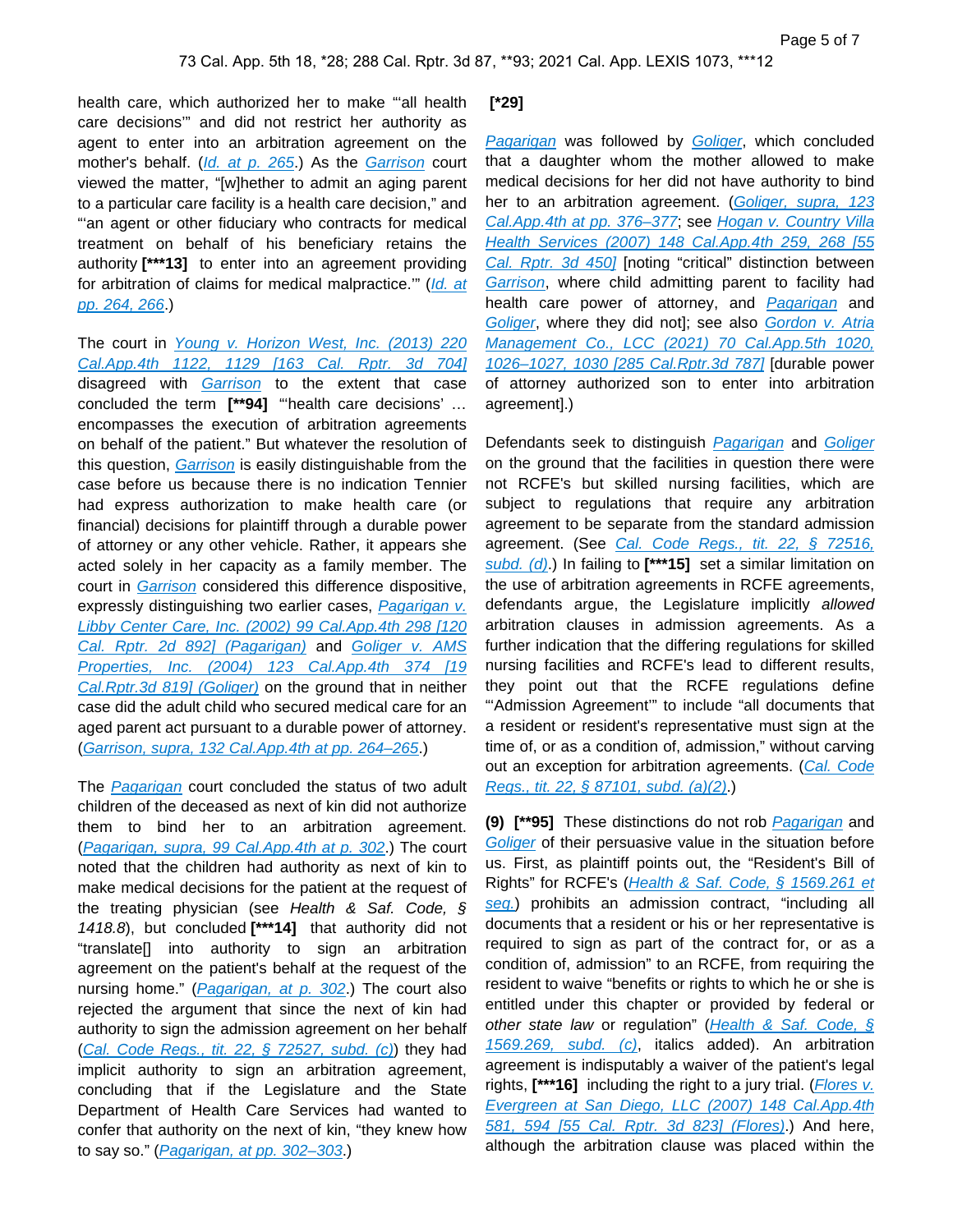admission agreement, the agreement itself recited that agreeing to arbitration was not a condition of admission, and Tennier was so informed. Because the arbitration provision was optional, with its own signature line, it was in essence a separate agreement, and defendants have not shown Tennier, who did not act pursuant to a durable power of attorney or similar authorization, could bind plaintiff to an arbitration agreement as part of authorizing her admission to an RCFE.

### **[\*30]**

This point is illustrated in a different context in *Holley v.* [Silverado Senior Living Management, Inc. \(2020\) 53](https://plus.lexis.com/api/document?collection=cases&id=urn:contentItem:60J6-85T1-JF75-M51X-00000-00&context=1530671)  [Cal.App.5th 197 \[266 Cal. Rptr. 3d 863\]](https://plus.lexis.com/api/document?collection=cases&id=urn:contentItem:60J6-85T1-JF75-M51X-00000-00&context=1530671). There, the temporary conservators of the person (but not the estate) of a woman suffering from dementia admitted her to a senior living facility, signing an arbitration agreement on her behalf in the course of so doing. (Id. at pp. 199-200.) Noting the limited powers of temporary conservators, the reviewing court concluded it was "simply beyond their powers without the court's approval" to relinquish on her behalf "an important right—the right to use the courts for redress of grievances." ([Id. at p. 203](https://plus.lexis.com/api/document?collection=cases&id=urn:contentItem:60J6-85T1-JF75-M51X-00000-00&context=1530671).) And under the governing law, the conservators could not make medical decisions **[\*\*\*17]** for her without a court adjudication that she lacked capacity to make such decisions for herself, an adjudication that had not yet been made when the agreement was signed. ([Id. at pp. 203–204](https://plus.lexis.com/api/document?collection=cases&id=urn:contentItem:60J6-85T1-JF75-M51X-00000-00&context=1530671).) But **[Holley](https://plus.lexis.com/api/document?collection=cases&id=urn:contentItem:60J6-85T1-JF75-M51X-00000-00&context=1530671)** is of only limited assistance in the case before us because, although the opinion discloses that at least one of the conservators was the elderly woman's adult child (*[id. at p. 200](https://plus.lexis.com/api/document?collection=cases&id=urn:contentItem:60J6-85T1-JF75-M51X-00000-00&context=1530671)*), the court did not discuss the daughter's ability as a family member to act on her behalf.

The parties dispute the effect of *Hutcheson v. Eskaton* [FountainWood Lodge \(2017\) 17 Cal.App.5th 937 \[225](https://plus.lexis.com/api/document?collection=cases&id=urn:contentItem:5R2D-M1B1-F04B-N106-00000-00&context=1530671)  Cal. Rptr. 3d 829. The decedent there had executed a health care power of attorney (*Prob. Code*, § 4671, subd.  $(a)$  appointing her niece to make health care decisions for her (*[Hutcheson, at pp. 941–942, 946](https://plus.lexis.com/api/document?collection=cases&id=urn:contentItem:5R2D-M1B1-F04B-N106-00000-00&context=1530671)*), and later a personal care power of attorney (*Prob. Code, §§* [4123, subd. \(a\)](https://plus.lexis.com/api/document?collection=statutes-legislation&id=urn:contentItem:5J6S-5RS1-66B9-841V-00000-00&context=1530671), [4450, subd. \(b\)](https://plus.lexis.com/api/document?collection=statutes-legislation&id=urn:contentItem:5J6S-5RS1-66B9-846V-00000-00&context=1530671), [4459, subd. \(d\)](https://plus.lexis.com/api/document?collection=statutes-legislation&id=urn:contentItem:5J6S-5RS1-66B9-847G-00000-00&context=1530671), [4460,](https://plus.lexis.com/api/document?collection=statutes-legislation&id=urn:contentItem:5J6S-5RS1-66B9-847J-00000-00&context=1530671)  subd.  $(a)$ ) appointing both her sister and the niece to make decisions regarding her personal care, claims, and litigation and to enter into contracts to accomplish those purposes, but not to make health care decisions ([Hutcheson, at pp. 942, 945–946](https://plus.lexis.com/api/document?collection=cases&id=urn:contentItem:5R2D-M1B1-F04B-N106-00000-00&context=1530671)). The sister later admitted the decedent to an RCFE and signed on her behalf an admission agreement that contained an arbitration clause.  $(Id. at p. 942.)$  $(Id. at p. 942.)$  $(Id. at p. 942.)$  In an action against the facility after the decedent's death, the facility sought arbitration, contending the decision to admit her was not a health care decision and was **[\*\*96]** authorized under [\*\*\*18] the personal care power of attorney. (Id. at pp. 943-944.) The court rejected this contention, noting that RCFEs may provide medical care such as dementia care and employ medical professionals, and that the facility in question in fact provided such services to the decedent. (Id. at pp. 948-950.) Admission to the facility was thus a health care decision. ([Id. at p. 941](https://plus.lexis.com/api/document?collection=cases&id=urn:contentItem:5R2D-M1B1-F04B-N106-00000-00&context=1530671).) In the course of its discussion, the **[Hutcheson](https://plus.lexis.com/api/document?collection=cases&id=urn:contentItem:5R2D-M1B1-F04B-N106-00000-00&context=1530671)** court recognized that other people—including next of kin may make health care decisions for an incompetent relative who did not execute a health care power of attorney, but concluded that where such a power of attorney exists and is known to the health care provider, the attorney in fact so appointed has priority for health care decisions. ([Id. at p. 957](https://plus.lexis.com/api/document?collection=cases&id=urn:contentItem:5R2D-M1B1-F04B-N106-00000-00&context=1530671); see [Prob. Code, § 4685](https://plus.lexis.com/api/document?collection=statutes-legislation&id=urn:contentItem:5J6S-5RS1-66B9-84FS-00000-00&context=1530671).) Because the sister had no authority to make the health care decision, she had no authority to execute an arbitration agreement as part of a health care decision, and the agreement was void. ([Hutcheson, at p. 957](https://plus.lexis.com/api/document?collection=cases&id=urn:contentItem:5R2D-M1B1-F04B-N106-00000-00&context=1530671).)  **[\*31]** 

**(10)** Defendants distinguish [Hutcheson](https://plus.lexis.com/api/document?collection=cases&id=urn:contentItem:5R2D-M1B1-F04B-N106-00000-00&context=1530671) on the ground that here, no one holds a health care power of attorney, and Tennier was authorized as a family member to place plaintiff in an RCFE. As a result, they argue, Tennier could bind plaintiff to arbitration as part of the health care decision to admit her to **[\*\*\*19]** Muirwoods. The trial court rejected this argument, as do we. Although a family member may place a person in an RCFE in appropriate circumstances (Cal. Code Regs., tit. 22, § 87101, subd.  $(r)(3)$ , the governing statutes and regulations say nothing about allowing the family member to waive the resident's legal right to seek redress through the courts, and, as we have already explained, state law did not allow, and the agreement here did not provide, that agreeing to arbitration would be a condition of admission. In the absence of any action on plaintiff's part granting, or implying she had granted, Tennier authority to waive her right of access to the courts, we agree with the trial court that she lacked that power. **(11)** (See [Flores, supra, 148 Cal.App.4th at](https://plus.lexis.com/api/document?collection=cases&id=urn:contentItem:4N81-69K0-0039-40SC-00000-00&context=1530671)  [pp. 587–588](https://plus.lexis.com/api/document?collection=cases&id=urn:contentItem:4N81-69K0-0039-40SC-00000-00&context=1530671) [no ostensible agency absent "intentional conduct or neglect on the part of the alleged principal creating a belief in the minds of third persons that an agency exists"].)

**(12)** Defendants argue that even if plaintiff is not a signatory to the arbitration agreement, she may still be compelled to arbitrate her dispute under a theory of equitable estoppel. JSM Tuscany, LLC v. Superior Court [\(2011\) 193 Cal.App.4th 1222 \[123 Cal. Rptr. 3d 429\]](https://plus.lexis.com/api/document?collection=cases&id=urn:contentItem:52GY-W7V1-F04B-N0WC-00000-00&context=1530671)